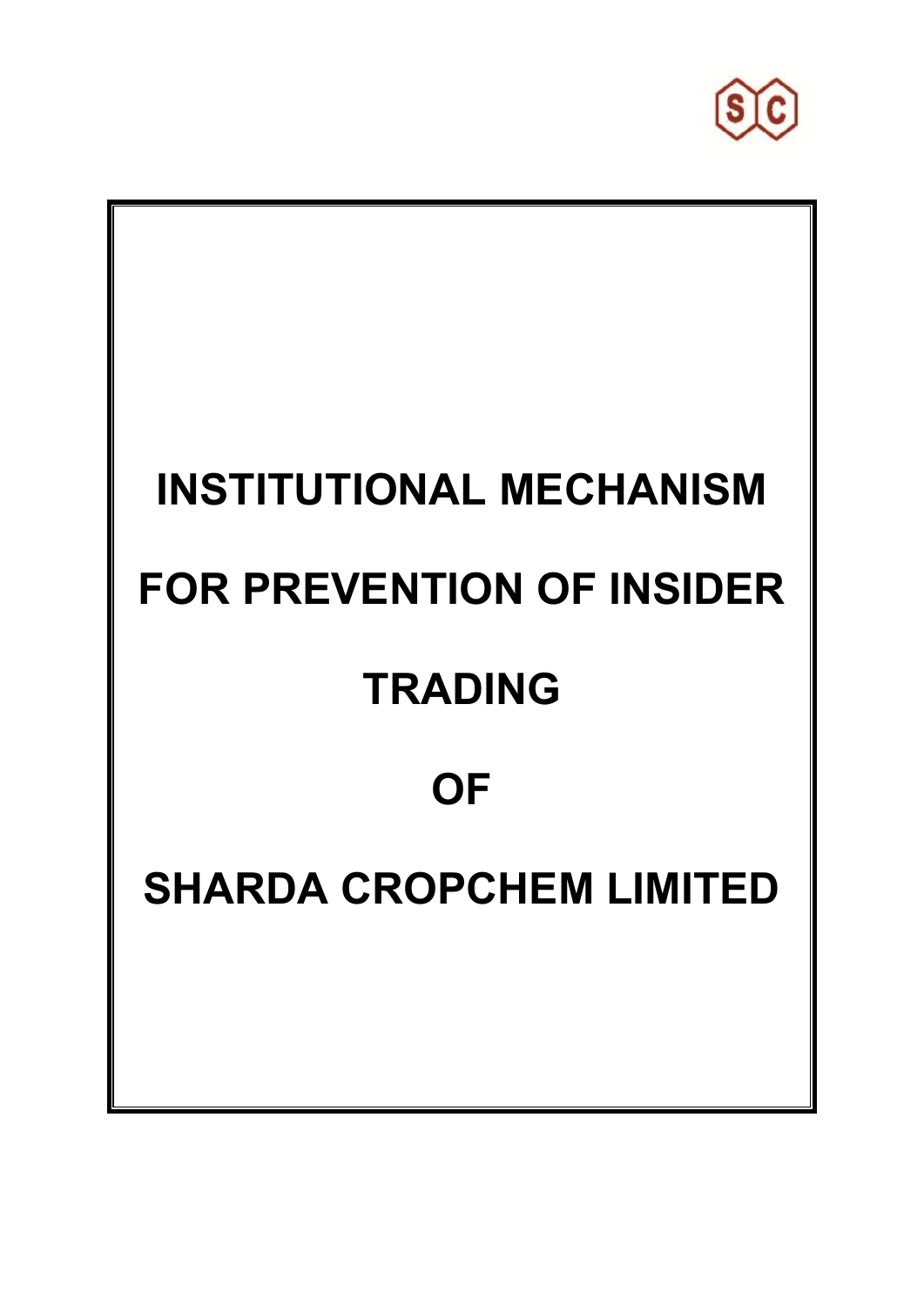

## **Preface**

- a. The Company believes in the conduct of the affairs of its constituents in a fair and transparent manner by adopting highest standards of professionalism, honesty, integrity and ethical behavior. Towards this end, the Company has adopted the Code of Conduct ("**the Code**"), which lays down the principles and standards that should govern the actions of the Company and its employees. Any actual or potential violation of the Code, howsoever insignificant or perceived as such, would be a matter of serious concern for the Company. The role of the directors and the employees in pointing out such violations of the Code cannot be undermined.
- b. Securities and Exchange Board of India (SEBI) has issued notification dated December 31, 2018 which further amended SEBI (Prohibition of Insider Trading) Regulations, 2015 and same is effective from April 1, 2019.
- c. The said amendment requires the Chief Executive Officer, Managing Director and Compliance Officer of the of the Company shall place an adequate and effective system of internal controls to ensure the compliance with requirement of insider trading regulations to prevent insider trading.
- d. Accordingly, this Institutional Mechanism has been formulated with a view to provide a mechanism for inquiry incase of leak of unpublished price sensitive information or suspected leak of unpublished price sensitive information in the securities of the Company.

# **1. Definitions:**

The definitions of some of the key terms used in this Policy are given below.

- a. "**Audit Committee**" means the Audit Committee constituted by the Board of Directors of the Company in accordance with the provisions of the Companies Act, 2013 and SEBI (Listing Obligations and Disclosure Requirements) Regulations, 2015.
- b. "**Code**" means the Code of Conduct of M/s. Sharda Cropchem Limited & of its Group.
- c. **"Complainant"** means any person who complaints and/or informs and/or disclose the leak of Unpublished Price Sensitive Information to the Committee.
- d. **"Director"** means every director including a director in the employment of the Company.
- e. "**Employee**" means every employee of the Company (whether working in India or abroad), including the Directors in the employment of the Company.
- f. **"Insider"** means any person who is:
	- A Connected Person; Or
	- A person/s who is/are in possession of or having access to Unpublished Price Sensitive information;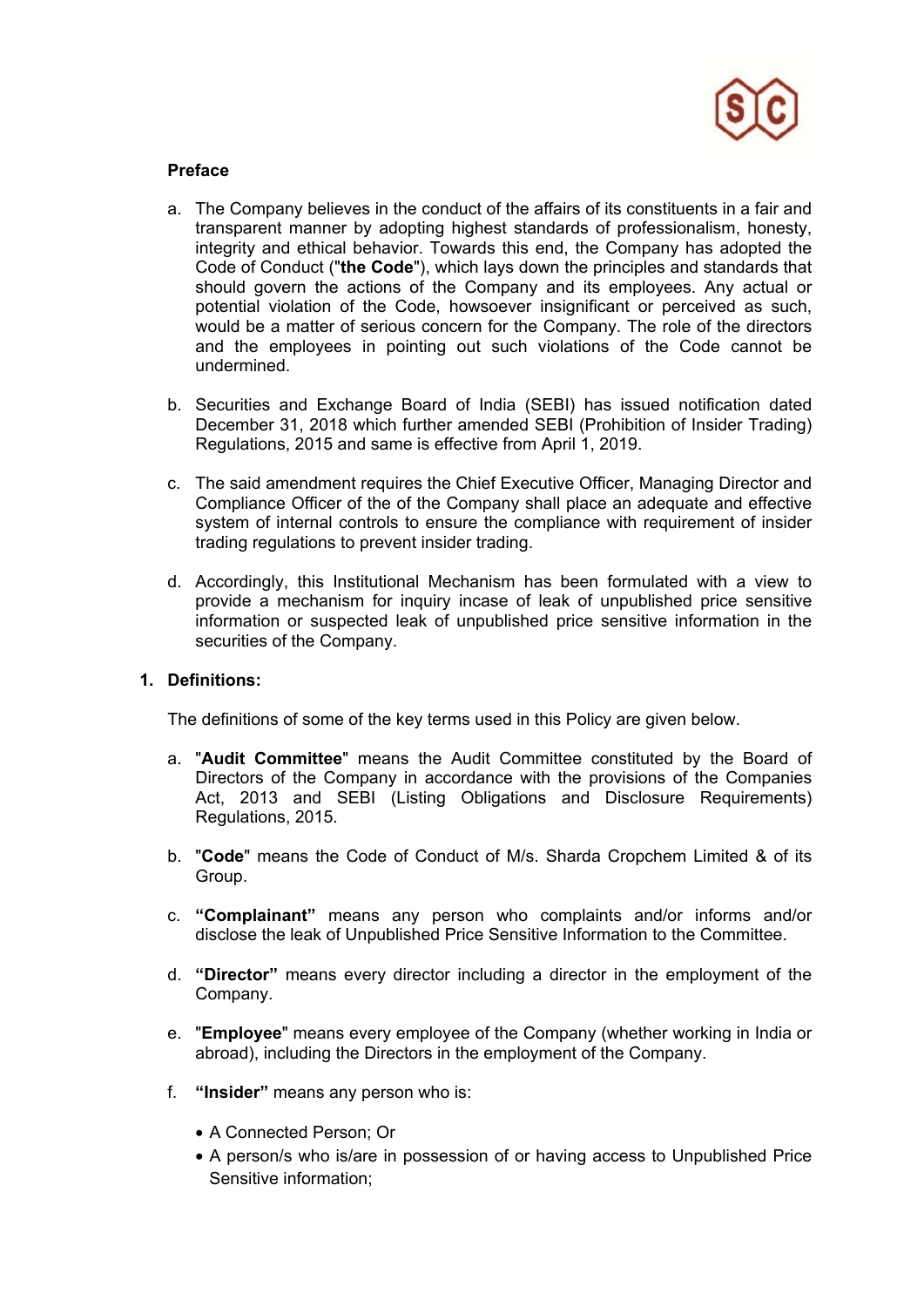

- g. "**Investigators**" mean that person authorized, appointed, consulted or approached by the Chairman of the Audit Committee and includes the auditors of the Company.
- h. "**Trading**" means and includes subscribing, buying, selling, dealing or agreeing to subscribe, buy, sell, and deal in any securities.
- i. **"Unpublished Price Sensitive Information(UPSI)"** means any information relating to a Company or its securities, directly or indirectly, that is not generally available and which upon becoming generally available, is likely to have material impact on the price of the securities and shall, ordinarily includes but not restricted to, information relating to following:
	- Financial results;
	- Dividends;
	- Change in capital structure;
	- Mergers, de-merger, acquisitions, delisting, disposals and expansion of business and such other transactions;
	- Changes in Key Managerial Personnel and

## **2. Applicability:**

This mechanism shall be applicable to any person possessing or having access to unpublished price sensitive information of the Company.

#### **3. Formation of Committee:**

The existing Audit Committee of the Board of Directors of the Company shall inquire, investigate and report to the Board the case of leak of unpublished price sensitive information by the insider.

#### **4. Procedure:**

- a. Disclosures should be reported in writing by the complainant to the Committee as soon as he becomes aware of the leak of UPSI and the complaint should be either typed or written in a legible handwriting in English or in the regional language. Alternatively, the same can also be sent through email to the mail id co.sec@shardaintl.com with the subject "Intimation with respect to leak of UPSI".
- b. The disclosures shall be addressed to the Audit Committee of the Company:

The contact details of the committee are as under:

**Chairman of the Audit Committee**  Address: C/o. Company Secretary, Sharda Cropchem Limited Prime Business Park, Dashrathlal Joshi Road, Vile Parle (West), Mumbai – 400 056

c. If a disclosure is received by any executive of the Company other than Chairman of Audit Committee, the same should be forwarded to the Chairman of the Audit Committee for further appropriate action.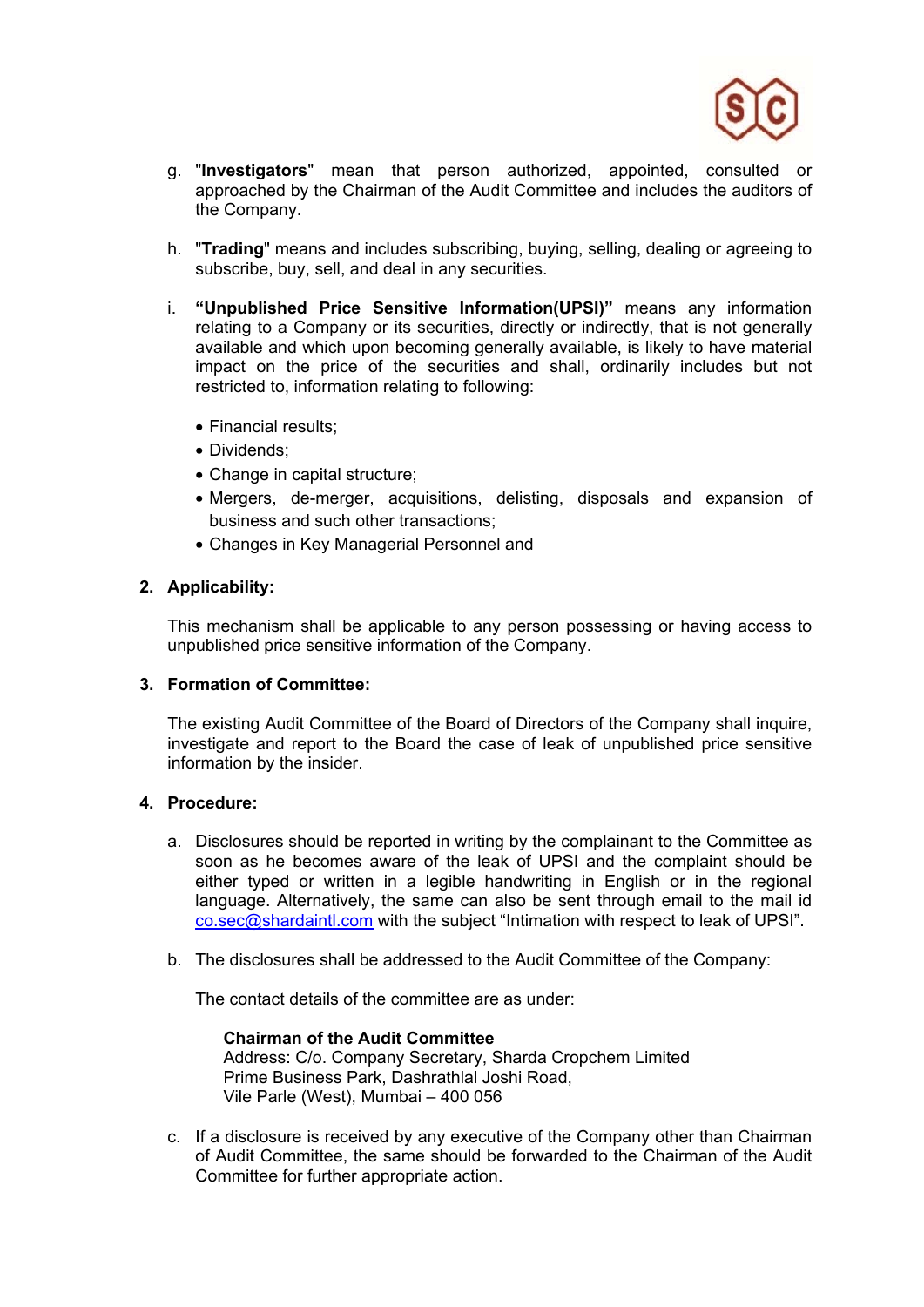

- d. For the purpose of providing protection to the Whistle Blower, the Whistle Blower should disclose his/her identity in the covering letter forwarding such Protected Disclosure. No need to mark a copy of the communication to anyone in the Company.
- h. On receipt of the disclosure the committee shall make a record of the Disclosure and also ascertain from the complainant whether he was the person who made the disclosure or not. The committee shall also carry out an initial enquiry by itself or by involving any other officer of the Company. The committee, if deems fit, may call for further information, details or particulars from the complainant.
- i. The committee shall issue a show cause notice to the suspected person to submit his/her justification/reasons for leak of UPSI.
- j. The investigation shall be completed normally within 60 days of the receipt of the disclosure by the committee. If it is not completed within 60 days, the committee shall record the reason in writing for the delay.

### **5. Decision:**

If an investigation leads the Chairman of the Audit Committee to conclude that there was a leakage of UPSI, the Chairman of the Audit Committee shall recommend to the management of the Company to take such disciplinary or corrective action as the Chairman of the Audit Committee may deem fit.

It is clarified that any disciplinary or corrective action initiated against the person who has leaked the UPSI, as a result of the findings of an investigation pursuant to this Policy shall adhere to the applicable personnel or staff conduct and disciplinary procedures.

### **6. Internal Control:**

Company has put forward adequate and effective system of internal controls to ensure compliance with requirements of amended SEBI Regulations.

The Audit Committee of the Company shall review compliance of the Code atleast once in Financial Year and shall verify that the systems for internal control are adequate and are operating effectively.

Internal auditor shall investigate and submit the report to Audit Committee once in a year to post assessing the adequacy and effectiveness of such internal controls.

## **7. Retention of documents:**

All Protected Disclosures in writing or documented along with the results of investigation relating thereto shall be retained by the Company for a minimum period of five (5) years.